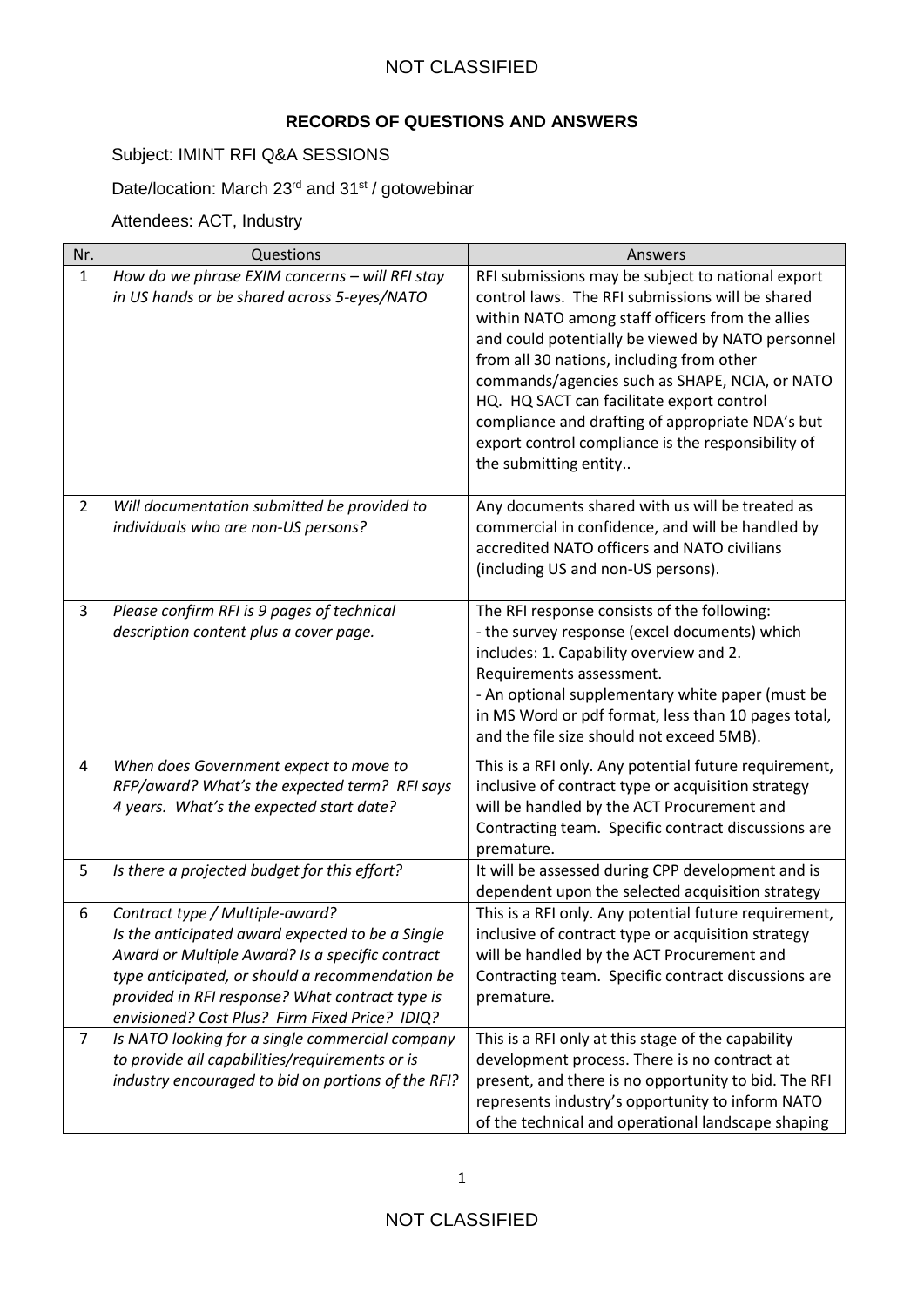# NOT CLASSIFIED

|    |                                                                                                                                                                                                                                                                                                                                                                                                   | the requirement, but will not necessarily result in a<br>requirement that will be sourced from industry.                                                                                                                                                                                                                                                                                                                                                                                                                                                                                                                                                                                                                                                                                                           |
|----|---------------------------------------------------------------------------------------------------------------------------------------------------------------------------------------------------------------------------------------------------------------------------------------------------------------------------------------------------------------------------------------------------|--------------------------------------------------------------------------------------------------------------------------------------------------------------------------------------------------------------------------------------------------------------------------------------------------------------------------------------------------------------------------------------------------------------------------------------------------------------------------------------------------------------------------------------------------------------------------------------------------------------------------------------------------------------------------------------------------------------------------------------------------------------------------------------------------------------------|
| 8  | Could you (further) elaborate on export<br>regulations and dual use technology. Imagery<br>intel would (probably) be subject to ITAR. Looking<br>at the current situation in Ukraine, could this<br>process be simplified if US technology and<br>knowledge would be delivered through a<br>company, which is based in another NATO<br>member state?                                              | Export control compliance is the responsibility of<br>the responding entity. Delivering US information<br>through another company based in another<br>member state to evade ITAR restrictions may be<br>unlawful, but that is for the submitting entity to<br>determine. NATO will facilitate and assist to the<br>extent possible with export control compliance, but<br>does not control it. Confer with your export<br>control/compliance professionals, either in-house<br>or consultants.                                                                                                                                                                                                                                                                                                                     |
| 9  | Would you entertain a combined response from a<br>Swedish organization (with OSINT investigation<br>toolset) along with a US-based organization<br>(image analysis)?                                                                                                                                                                                                                              | So long as your RFI originates with a US-based<br>organization (or any-NATO Nation) organization,<br>NATO places no restrictions on third party partner<br>nation teaming arrangements.                                                                                                                                                                                                                                                                                                                                                                                                                                                                                                                                                                                                                            |
| 10 | Is there any required authorization to participate<br>in the Framework for Collaborative Interaction<br>$(FFCI)$ ?                                                                                                                                                                                                                                                                                | There is no authorization required, it is only a<br>framework for engaging in a non-competitive<br>collaboration for mutual benefit.<br>The FFCI guidance can be found at:<br>https://www.act.nato.int/ffci?msclkid=a9a7f737ab<br>6c11ecb18cc311a7c976d9                                                                                                                                                                                                                                                                                                                                                                                                                                                                                                                                                           |
| 11 | Understanding that the 'IMINT Production<br>Scheme' is one component of an ongoing and<br>larger Capability Programme called the<br>"Intelligence and ISR Functional Services<br>Programme," can you provide further clarification<br>of the IMINT Production Scheme referenced in the<br>$RFI$ ?<br>Is there information available on the Intelligence<br>and ISR Functional Services Programme? | In order to ensure interoperability with other<br>intelligence disciplines, to allow the necessary level<br>of integration and to facilitate programme-level risk<br>and data management, it has been decided to<br>deliver an overarching programme plan called<br>"Intelligence and ISR Functional Services" that will<br>encompass requirements for OSINT and IMINT.<br>This RFI is dedicated to the IMINT project which<br>aim is to facilitate/deliver:<br>Timely and reliable access to raw imagery;<br>Cutting edge analysis and efficient/automated<br>exploitation of imagery;<br>Optimal and dynamic management of IMINT PED<br>nodes.<br>Nevertheless, as part of this RFI, ACT is also<br>interested in knowing what might be available to<br>support other intelligence disciplines such as<br>OSINT. |
| 12 | On the Headquarters of Allied Command<br>Transformation web page it states that<br>"Capability Development is the Alliance's<br>capability requirements authority that manages<br>the delivery of modern, common-funded<br>capabilities (from the moment a need is identified<br>to when a new capability is entirely produced)<br>and leads the innovation effort within the                     | For context, according to the Common Funded<br>Capability Delivery Model Process, ACT is to deliver<br>a Capability Programme Plan (CPP) which will<br>provide an independent assessment of available<br>alternatives under consideration. It also provides<br>consideration of the different capability<br>development strategies available to NATO including                                                                                                                                                                                                                                                                                                                                                                                                                                                     |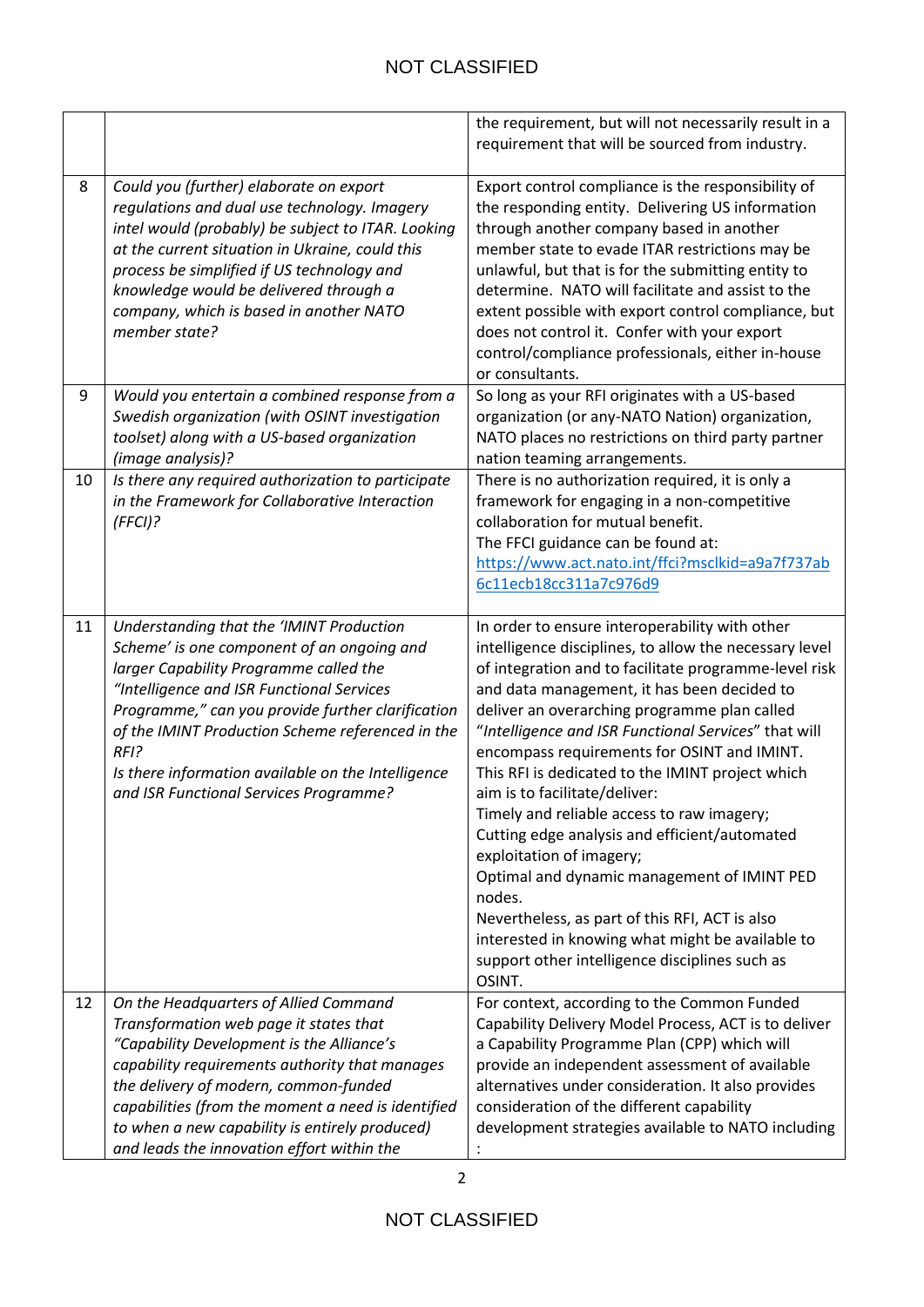|    | Alliance."                                                                                          | - "adopting" a solution (from Nations)                |
|----|-----------------------------------------------------------------------------------------------------|-------------------------------------------------------|
|    | Does this mean that the efforts for this capability                                                 | - "buying" (acquiring a solution from Industry)       |
|    | will occur with ACT? Where will the work be                                                         | - "creating" (developing a solution bespoke to        |
|    | performed for this collaborative project?                                                           | NATO)                                                 |
|    |                                                                                                     | or a hybrid of the above.                             |
|    |                                                                                                     | Upon approval of the CPP, an Implementing Entity      |
|    |                                                                                                     | (not ACT) will be appointed and in charge of          |
|    |                                                                                                     | creating the different projects/sub-projects          |
|    |                                                                                                     | identified into the CPP ("Project Proposal" stage).   |
|    |                                                                                                     | Once the Project Proposal is developed and            |
|    |                                                                                                     | approved, a request for proposal will be submitted.   |
|    |                                                                                                     | The work will be performed at location(s)             |
|    |                                                                                                     |                                                       |
|    |                                                                                                     | determined by the Implementing Entity.                |
| 13 | Is the customer interested in leveraging big data                                                   | Yes, handling big data will be part of the IMINT      |
|    | concepts (volume, velocity, variety) as part of the                                                 | Production Scheme and we are open to any ideas.       |
|    | solution in IMINT Production Scheme?                                                                |                                                       |
| 14 | Is the customer interested in utilizing non-                                                        | Not directly, since our focus is to gather imagery    |
|    | imagery data as part of the solution in IMINT<br>Product Scheme?                                    | data to support the customer's needs.                 |
|    |                                                                                                     | Nevertheless, as part of a bigger capability          |
|    |                                                                                                     | development, ACT is interested in knowing more        |
|    |                                                                                                     | about non-imagery data. We are definitely open to     |
|    |                                                                                                     | any ideas, particularly those that might support the  |
|    |                                                                                                     | OSINT capability development.                         |
| 15 | - To assess potential integration challenges, what<br>can the customer share about the current NATO | We are assessing what documentation can be            |
|    |                                                                                                     | released. Further answer will be provided at a later  |
|    | enterprise information systems environment?                                                         | time.                                                 |
|    | - Can you provide copies of referenced documents                                                    | Some documents are available on the NSO public        |
|    | such as the NATO enterprise information systems                                                     | website                                               |
|    | environment, NATO Federated Mission Network,                                                        | (https://nso.nato.int/nso/home/main/home).            |
|    | or NATO interoperability standards and policies?                                                    |                                                       |
| 16 | Is NATO looking for a multi-center capability?                                                      | The capability architecture will be developed         |
|    | if yes:                                                                                             | throughout the CPP and refined during projects        |
|    | - will it be made:                                                                                  | development.                                          |
|    | of autonomous centers with different                                                                | A multi-center capability might be an option but at   |
|    | data input and functions?                                                                           | this stage both options are still on the table.       |
|    | or rather one centralized system with one                                                           | If a multi-center approach is pursued, the intent is  |
|    | main data input and delocalized user centers?                                                       | to have the same level of functionalities throughout  |
|    | (and different image provider?)                                                                     | the enterprise.                                       |
|    | - will all the centers have the same level of                                                       |                                                       |
|    | functionalities, or will they have different                                                        |                                                       |
|    | functions?                                                                                          |                                                       |
| 17 | Is it possible to have more details on the                                                          | Regarding the information workflow, it will be        |
|    | information workflow?                                                                               | clarified further down the development process.       |
|    |                                                                                                     | Additional information will provided at a later time. |
| 18 | Will there be different imagery providers? How                                                      | Not established at this time however, multiple        |
|    | many?                                                                                               | imagery providers might be considered based on        |
|    |                                                                                                     | the operational needs.                                |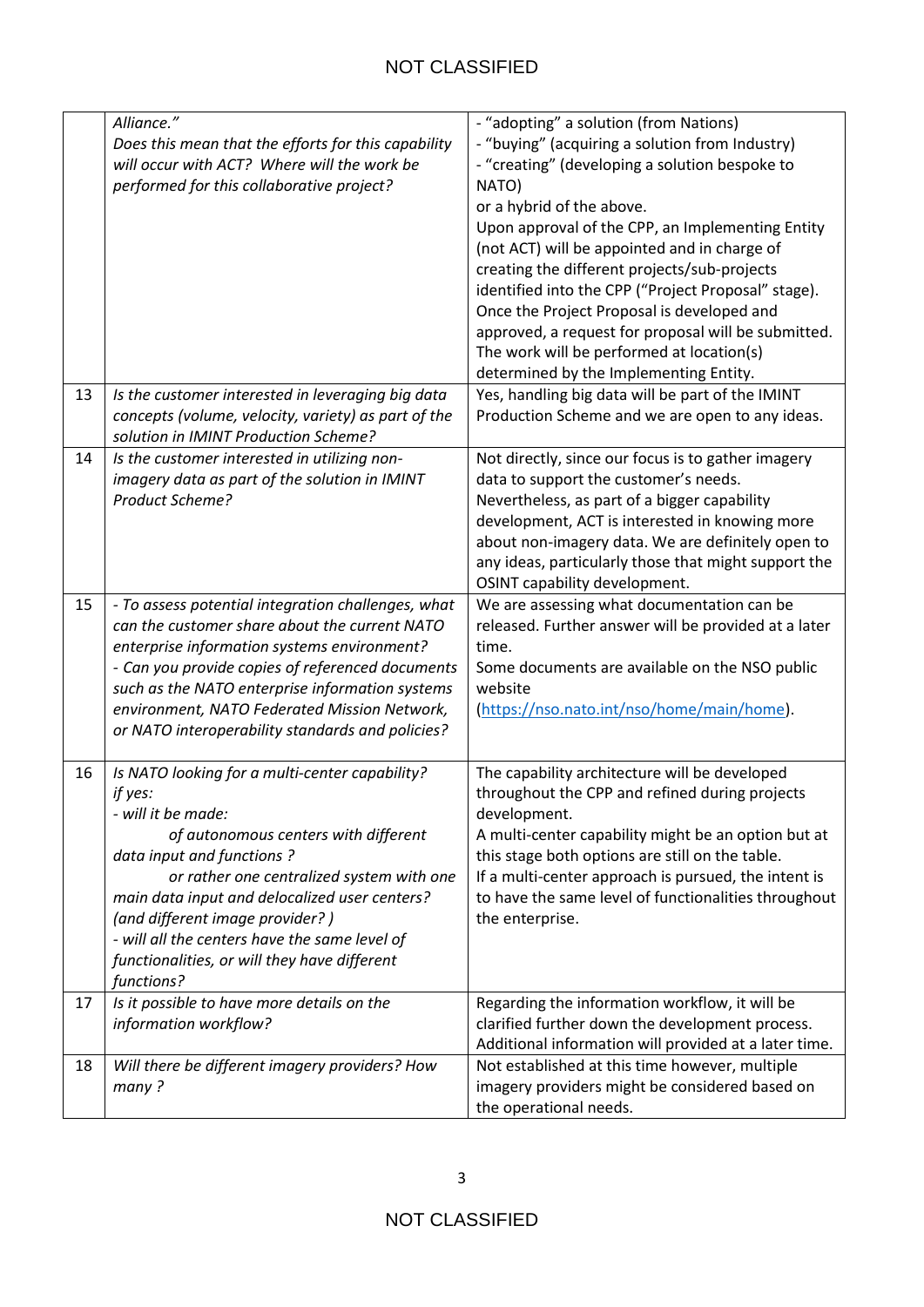| 19 | Can you have an estimation of the number of<br>users and centers?                        | The system will be deployed within a minimum of<br>10 nodes, each consisting of imagery analysts and   |
|----|------------------------------------------------------------------------------------------|--------------------------------------------------------------------------------------------------------|
|    |                                                                                          | support personnel (exact number still TBD).                                                            |
| 20 | The IMINT Production Scheme capability shall                                             | The ability to task and re-task imagery PED                                                            |
|    | "facilitate dynamic and flexible coordination and                                        | resources based on the nature of ever-changing                                                         |
|    | optimization of PED cell activities across the                                           | operational needs, focusing resources where they                                                       |
|    | NATO Command Structure."                                                                 | are needed in near-real time.                                                                          |
|    | What do you mean by dynamic and flexible                                                 | The 'optimization' refers to the allocation of                                                         |
|    | coordination and optimization?                                                           | intelligence tasks to PED cells more suited to                                                         |
|    |                                                                                          | answer a particular task based on time,                                                                |
|    |                                                                                          | characteristics of the PED cell, characteristics of the                                                |
|    |                                                                                          | task, etc.                                                                                             |
| 21 | The IMINT Production Scheme capability shall                                             | This is NATO terminology, the implication is:                                                          |
|    | "enable the collection, interrogation and                                                | "collection, exploitation and assessment".                                                             |
|    | assessment of IMINT and IMINT related data"                                              |                                                                                                        |
|    | Can you please clarify the terms "collection",                                           |                                                                                                        |
|    | "interrogation" and "assessment?                                                         |                                                                                                        |
| 22 | The IMINT Production Scheme capability shall                                             | We are looking for a range of imagery (satellite and                                                   |
|    | provide reliable access to various types of                                              | overhead) that includes, but not limited to:                                                           |
|    | imagery for all PED nodes in the NATO Command                                            | EO/IR/GMTI/SAR/FMV.                                                                                    |
|    | Structure"                                                                               |                                                                                                        |
|    | Can you clarify the content of "various types of                                         |                                                                                                        |
|    | imagery" Is it only optical or SAR as well?                                              |                                                                                                        |
| 23 | The IMINT Production Scheme capability shall                                             | Associated assessments: additional analysis /                                                          |
|    | "enable automated change detection and                                                   | enhanced information related to the detected                                                           |
|    | associated assessments"                                                                  | change.                                                                                                |
| 24 | What does "associated assessments" mean?                                                 |                                                                                                        |
|    | The IMINT Production Scheme capability shall<br>"provide the ability to conduct advanced | We are looking in the realm of possibility to<br>determine if there are any statistical analyses/tools |
|    | statistical analysis of imagery data."                                                   | that can incorporate into our programme (ex.                                                           |
|    | What do you mean by advanced statistical                                                 | practical use of geostatistics, statistical analyses of                                                |
|    | analysis?                                                                                | trends or imagery data)                                                                                |
| 25 | The IMINT Production Scheme capability shall                                             | We are not referring to any specific format or                                                         |
|    | "facilitate the creation of IMINT reports,                                               | template. We are looking for a tool that can create                                                    |
|    | documents, briefs, and feedback in standardized                                          | intelligence products typically used within military                                                   |
|    | formats with appropriate classification                                                  | staffs, perhaps requiring some tailoring to suit                                                       |
|    | markings."                                                                               | NATO's needs.                                                                                          |
|    | What kind of format/template are you referring                                           |                                                                                                        |
|    | to?                                                                                      |                                                                                                        |
| 26 | The IMINT Production Scheme capability shall                                             | We try to understand if the tool is already                                                            |
|    | "comply with NATO Interoperability standards                                             | interoperable with NATO standards & policies (and                                                      |
|    | and policies."                                                                           | which ones).                                                                                           |
|    | Which STANAGS and POLICIES are you specifically                                          | We are assessing what documentation can be                                                             |
|    | referring to                                                                             | released.                                                                                              |
|    |                                                                                          | A further answer will be provided at a later time.                                                     |
| 27 | Has an Open Architecture been identified, cloud,                                         | We do not anticipate this to be available in the                                                       |
|    | on-prem, hybrid.                                                                         | public cloud due to security restraint inside of                                                       |
|    |                                                                                          | NATO. However, it will rely on a NATO accredited IT                                                    |
|    |                                                                                          | architecture.                                                                                          |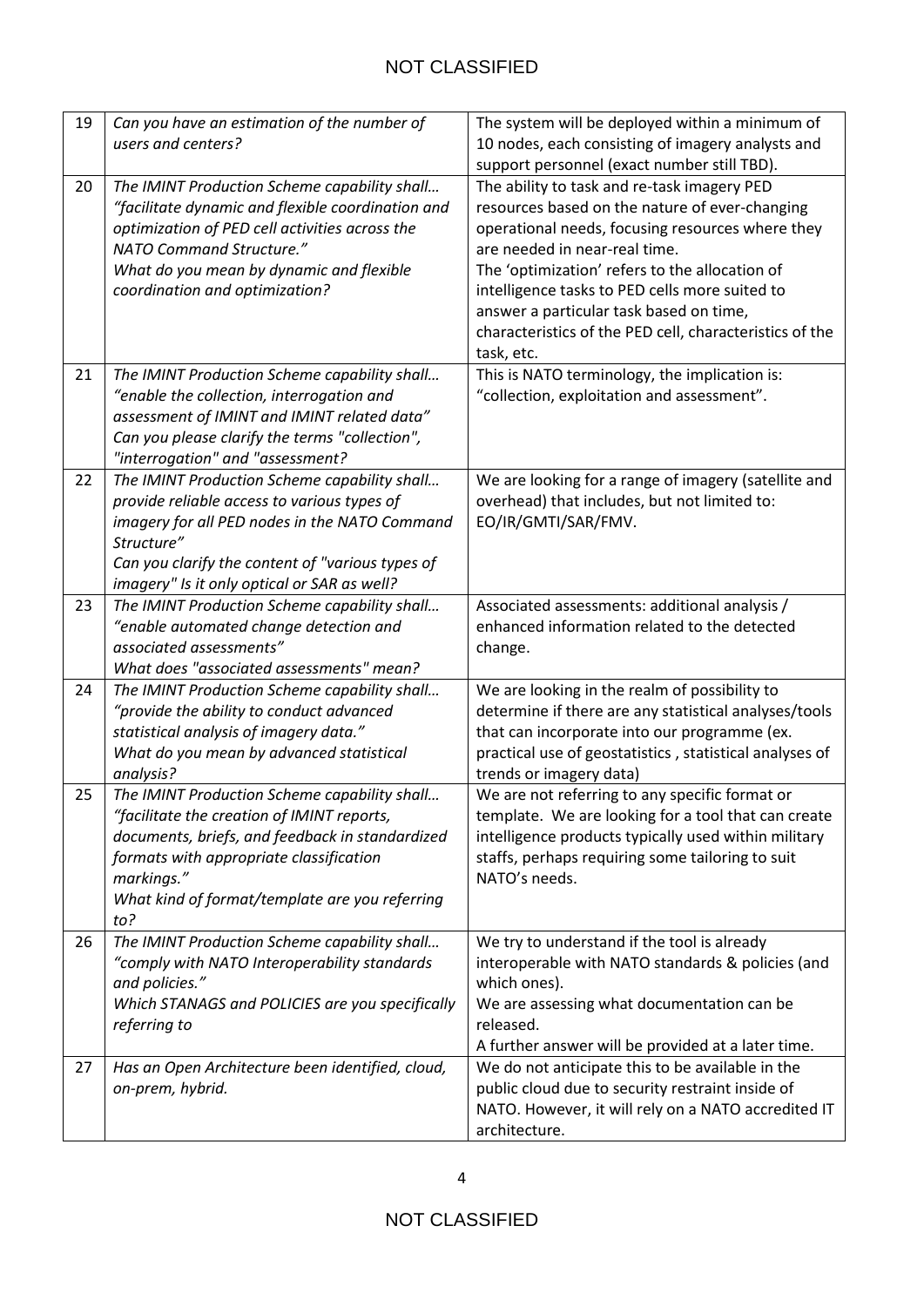| 28 | Are the Apps intended to enhance current              | We are looking to leverage technology to improve    |
|----|-------------------------------------------------------|-----------------------------------------------------|
|    | workflow and analyst effectiveness or address         | workflows. Nevertheless, part of the CPP            |
|    | new data types and CONOPS.                            | development will be to perform a full DOTMLPFI      |
|    |                                                       | analysis to inform non-material projects such as    |
|    |                                                       | CONOPS development.                                 |
| 29 | What is the requirement to interact with the          | The new capability shall be FMN compliant           |
|    | <b>Mission Partner Environment?</b>                   |                                                     |
| 30 | What are the data sharing releasable domains          | The Capability shall support NATO S*CR*T and        |
|    | that must be enabled that would not be                | mission S*CR*T needs, but able to receive products  |
|    | permitted on MPE?                                     | from commercial/unclassified.                       |
| 31 | Is there an expectation to integrate new data         | It is something we want to explore.                 |
|    | types (military, commercial)?                         |                                                     |
| 32 | Will the Government identify data sources             | It is part of NATO's intent by developing this      |
|    | (sensors, repositories, lakes, etc) to be             | capability. Technical requirements will be provided |
|    | integrated                                            | at a later stage regarding architecture and         |
|    |                                                       | integration.                                        |
| 33 | Is there an expectation of high TRL solutions or a    | Commercial data - Yes.                              |
|    | spiral up to operational capability approach?         |                                                     |
| 34 | Is there a bidders library (equivalent) that          | Linkages and dependencies identification is part of |
|    | contains accessible information for sections 2.1.3    | CPP development. Technical requirements will be     |
|    |                                                       | addressed during the project development phase      |
| 35 | Will the Government provide key elements and          | The key elements will be seen at the RFP stage.     |
|    | required integration with the 2.2.1 Capability        |                                                     |
|    | Programme Plan (CPP) development?                     |                                                     |
| 36 | Is the expectation that all development be            | Should be determined by the implementing entity     |
|    | accomplished at contractor facilities and             | upon project development phase.                     |
|    | deployed/integrated at Government operational         |                                                     |
|    | sites?                                                |                                                     |
| 37 | Is there a mobile capability need?                    | Possibly                                            |
| 38 | What is the path to submit follow-on questions        | Same email addresses used for both Q&A sessions:    |
|    | and white papers?                                     | Ludovic.pierrel@act.nato.int                        |
|    |                                                       | Pierre.han@act.nato.int                             |
| 39 | Is it possible for the attendee list of the technical | No.                                                 |
|    | meetings to be provided to industry?                  |                                                     |
| 40 | What type of imagery will the system need to          | Both Commercial and National (satellite and         |
|    | support? Commercial? National? Any specific           | overhead). No preferred commercial vendor at this   |
|    | preferred commercial vendor?                          | stage as we are testing what industry can provide.  |
| 41 | What classification level will the system need to     | The system shall support up to NATO S*CR*T/         |
|    | be or is the idea to build an open architecture?      | MISSION S*CR*T, but able to receive products from   |
|    |                                                       | commercial/unclassified                             |
|    |                                                       | The future architecture is not yet defined.         |
| 42 | - What's the scope of the opportunity? In other       | The system will be deployed within a minimum of     |
|    | words, how large of a system is                       | 10 nodes, each consisting of imagery analysts and   |
|    | required? Number of end users?                        | support personnel (exact number still to be         |
|    | - Volume of data?                                     | determined).                                        |
|    | - Any information as to the size of the system in     | Volume of data is to be determined.                 |
|    | terms of hardware/software/users/licenses etc.        | The range for the system in terms of                |
|    | would be helpful.                                     | hardware/software/users/licenses should be          |
|    |                                                       | between 25 and 150.                                 |

5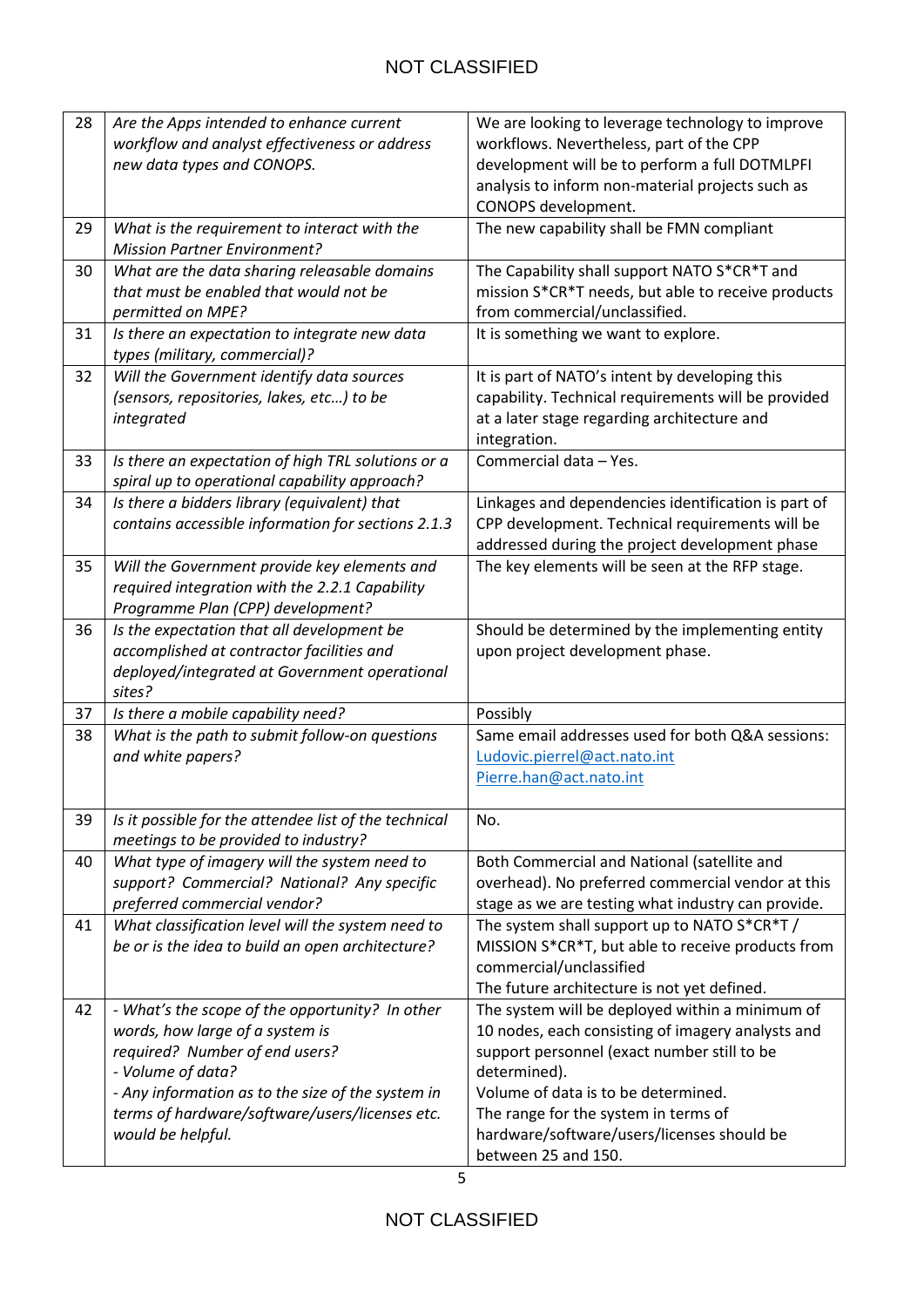| 43 | Can you provide examples of IMINT related data                                                                                                                                                                                                                                                        | IMINT related data refers to raw imagery,                                                                                                                                                                                                                                                                                                                                                                                                                                                             |
|----|-------------------------------------------------------------------------------------------------------------------------------------------------------------------------------------------------------------------------------------------------------------------------------------------------------|-------------------------------------------------------------------------------------------------------------------------------------------------------------------------------------------------------------------------------------------------------------------------------------------------------------------------------------------------------------------------------------------------------------------------------------------------------------------------------------------------------|
|    | (formats, delivery methodology, etc.)?                                                                                                                                                                                                                                                                | intelligence products derived from imagery, and<br>associated metadata.                                                                                                                                                                                                                                                                                                                                                                                                                               |
| 44 | Are there requirements to support integration<br>with 3rd party exploitation, GIS, or electronic<br>light-table (ELT) applications? If so, can you<br>provide a list of potential 3rd party applications<br>or services?                                                                              | Any 3rd party integration will depend upon the<br>implemented solution. There are definitely<br>requirements to integrate with current and ongoing<br>NATO capabilities.                                                                                                                                                                                                                                                                                                                              |
| 45 | Is there an ideal compute/storage environment or<br>cloud service provider where the proposed<br>solution will be deployed?                                                                                                                                                                           | Any proposed solution should explore multiple use<br>cases.                                                                                                                                                                                                                                                                                                                                                                                                                                           |
| 46 | Can you provide samples of IMINT requirements,<br>risks, and resources which must be managed and<br>tracked by the system?                                                                                                                                                                            | IMINT requirements means Intelligence Collection<br>(IC) Tasks<br>Resources - means to fulfill IC tasks (PED teams)<br>Risks - non fulfillment / delay of IC Tasks                                                                                                                                                                                                                                                                                                                                    |
| 47 | How will IMINT and IMINT related data be<br>received by the system (FTP, direct file access,<br>OGC services, etc.)?                                                                                                                                                                                  | Still to be determined, we are open to<br>recommendations.                                                                                                                                                                                                                                                                                                                                                                                                                                            |
| 48 | Can you elaborate on the Intelligence<br>Requirements Management and Collection<br>Management (IRM/CM) process?                                                                                                                                                                                       | IRM&CM refers to Intelligence Requirements<br>Management & Collection Management. It is a<br>complex management function involving the<br>administration of "intelligence requirements - IR",<br>the channelling of "Request For Information - RFI"<br>and the tasking of collection, and the delivery of<br>intelligence products and answers to demanders.<br>The IRM&CM process requires a seamless method<br>of linking the various requesting, managing, tasking<br>and distribution activities. |
| 49 | How are you currently receiving imagery - what's<br>working, what's not, and how BICES will be<br>considered in this framework?                                                                                                                                                                       | NATO is receiving imagery from multiple sources<br>including nations and others, through various<br>means (including BICES)<br>BICES is expected to remain an important part of<br>the future capability architecture.                                                                                                                                                                                                                                                                                |
| 50 | What level of analysis would you like to share<br>amongst countries. Is your goal to have a<br>centralized ordering/endpoint for raw/fused intel<br>products so countries can perform independent<br>analysis, OR do you want finished<br>analysis/reports to be shared amongst multiple<br>partners? | NATO is exploring both scenarios.<br>There would likely be a need to share unexploited,<br>Level (or Phase) 1, and Level 2 imagery and<br>associated reporting between Nations. The<br>architecture should ideally make it possible to<br>accomplish either independent or<br>federated/collaborative analysis-we are agnostic<br>as to whether to centralize aspects of the<br>architecture.                                                                                                         |
| 51 | When does NATO expect to have an operational<br>capability?                                                                                                                                                                                                                                           | The IOC/FOC dates are not releasable.                                                                                                                                                                                                                                                                                                                                                                                                                                                                 |
| 52 | What types of IMINT products are of NATO<br>interest? Land classification, aerial asset<br>identification, maritime asset identification,<br>personnel movement (IDP/Refugee, etc), supply<br>chain analysis?                                                                                         | NATO wants to understand what Industry can<br>provide from the collection of raw imagery through<br>the development of finished imagery intelligence<br>products across all domains. This can include, but is<br>not limited to, understanding what Industry's<br>capability is to help NATO detect, identify and                                                                                                                                                                                     |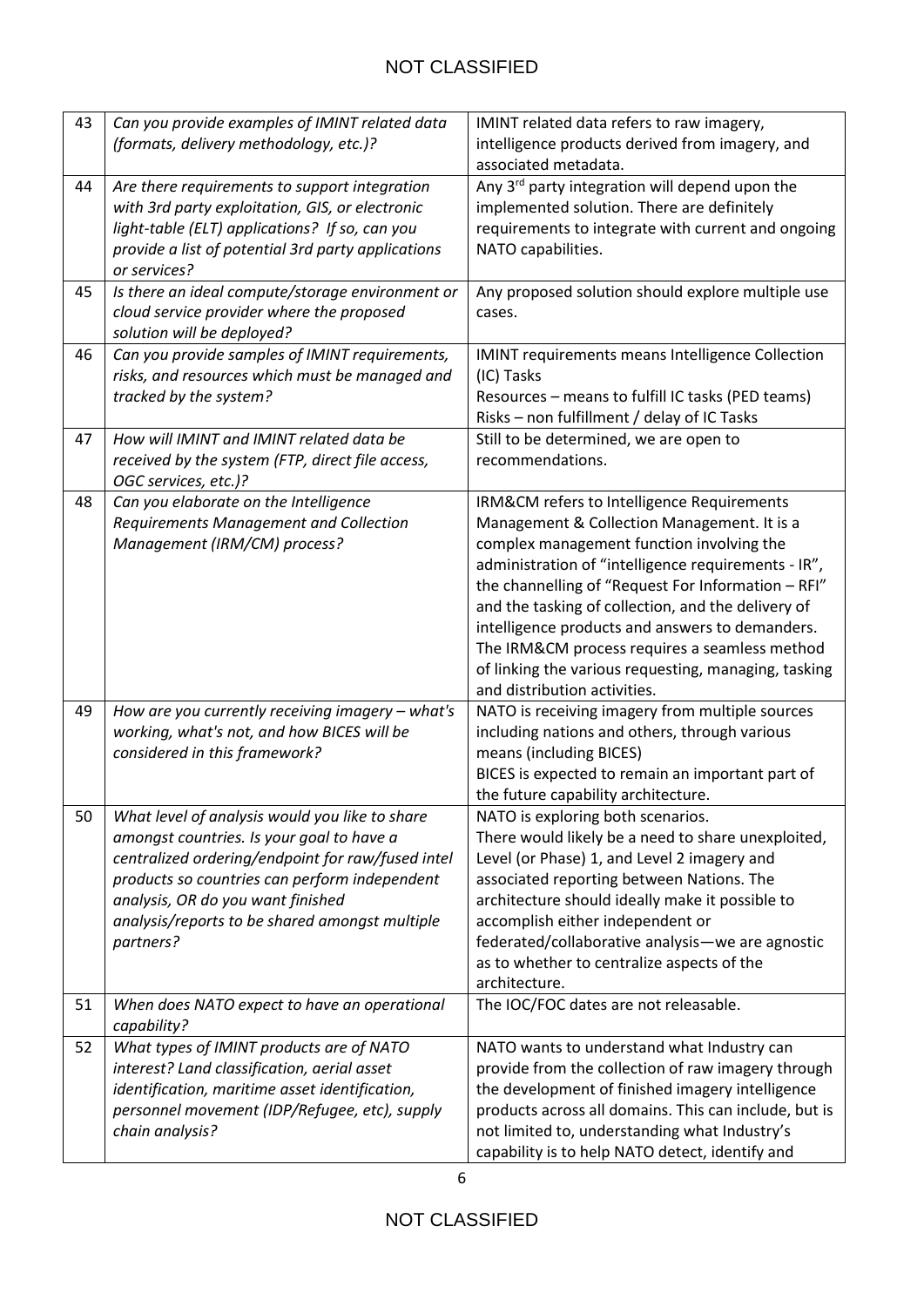|    |                                                    | localize Battle Space Objects, Obtain raw imagery,     |
|----|----------------------------------------------------|--------------------------------------------------------|
|    |                                                    | analyze and assess imagery, automatically generate     |
|    |                                                    | finished intelligence reports.                         |
| 53 | Does access to the raw imagery mean the ability    | Access to raw imagery means accessibility to all       |
|    | to import into a NATO ELT or does it mean that     | designated users within the NATO Command               |
|    | the raw imagery has to be able to be analyzed      | Structure.                                             |
|    | within the awardees UI/UX?                         |                                                        |
| 54 | Is the emphasis in this RFI on Data or Analytics   | The emphasis is on the overall capability which        |
|    | capabilities?                                      | includes imagery data management and analytics.        |
| 55 | Do we need to stay within the cell size in the     | Cell size may be increased, and if required,           |
|    | response sheet (RFI Survey excel spreadsheet), or  | additional information may be provided in a            |
|    | can we increase it?                                | supplemental document.                                 |
| 56 | What will the direct applications of this data be? | All levels - Strategic / Operational / Tactical are to |
|    | Will they be more strategic or tactical?           | be considered                                          |
| 57 | What is the concept of nodes for NATO-ACT?         | Nodes refer to different NATO Command Structure        |
|    | Please explain.                                    | HQs and other NATO bodies (such as NAGSF) where        |
|    |                                                    | processing, exploitation, dissemination will be        |
|    |                                                    | performed.                                             |
| 58 | The architecture for INTEL FS on a high level,     | Despite the name "Intelligence and ISR Functional      |
|    | splitted the user interface from the back end      | Services" being assigned to the umbrella Capability    |
|    | processing of analytics and data mngt. This is     | Programme Plan which includes the IMINT                |
|    | usually not common in the                          | Production Scheme, this project is not INTEL FS. It    |
|    | industryconsequently many companies may            | is an entirely different project, of which the         |
|    | therefore have to disqualify when it comes to an   | architecture has not been determined. As they are      |
|    | IFB.                                               | different projects, we do not believe impressions of   |
|    |                                                    | INTEL FS should impact responses to this RFI.          |
| 59 | Do you have any concepts for OSINT data            | The RFI for the OSINT capability is posted on the      |
|    | sources? Do you process any OSINT today? RFI       | ACT Contacting site here:                              |
|    | references OSINT, please expand on any OSINT       | (https://act.nato.int/contracting). This document      |
|    | requirements.                                      | explains the requirements for the future NATO          |
|    |                                                    | OSINT Capability. We do have ideas for additional      |
|    |                                                    | OSINT data sources although they are not specified     |
|    |                                                    | in the RFI. We currently maintain contracts for        |
|    |                                                    | some subscription services as we do process open       |
|    |                                                    | sources to produce OSINT reports for NATO. If you      |
|    |                                                    | have further questions, please reach out to the        |
|    |                                                    | POCs listed on the RFI or contact the OSINT Project    |
|    |                                                    | Coordinator (LTC USA A Kristin Arney,                  |
|    |                                                    | kristin.Arney@act.nato.int).                           |
|    |                                                    | [RFI-ACT-SACT-22-59]                                   |
| 60 | How many images do you have?                       | We cannot answer this question with precise            |
|    |                                                    | numbers, however, NATO is looking at what              |
|    |                                                    | industry is able to provide in terms of quantity,      |
|    |                                                    | precision, revisit rate, coverage, responsiveness,     |
|    |                                                    | types of imagery                                       |
| 61 | What are the non-functional requirements /         | The IMINT production scheme has a dependency           |
|    | workload?                                          | on the NATO IT infrastructure to deliver the 'ilities' |
|    |                                                    | covered in non-functional requirements. Highly         |
|    |                                                    |                                                        |
|    |                                                    | reliable, secure, and available material solutions are |
|    |                                                    | desired. Any use cases that you can provide that       |

7